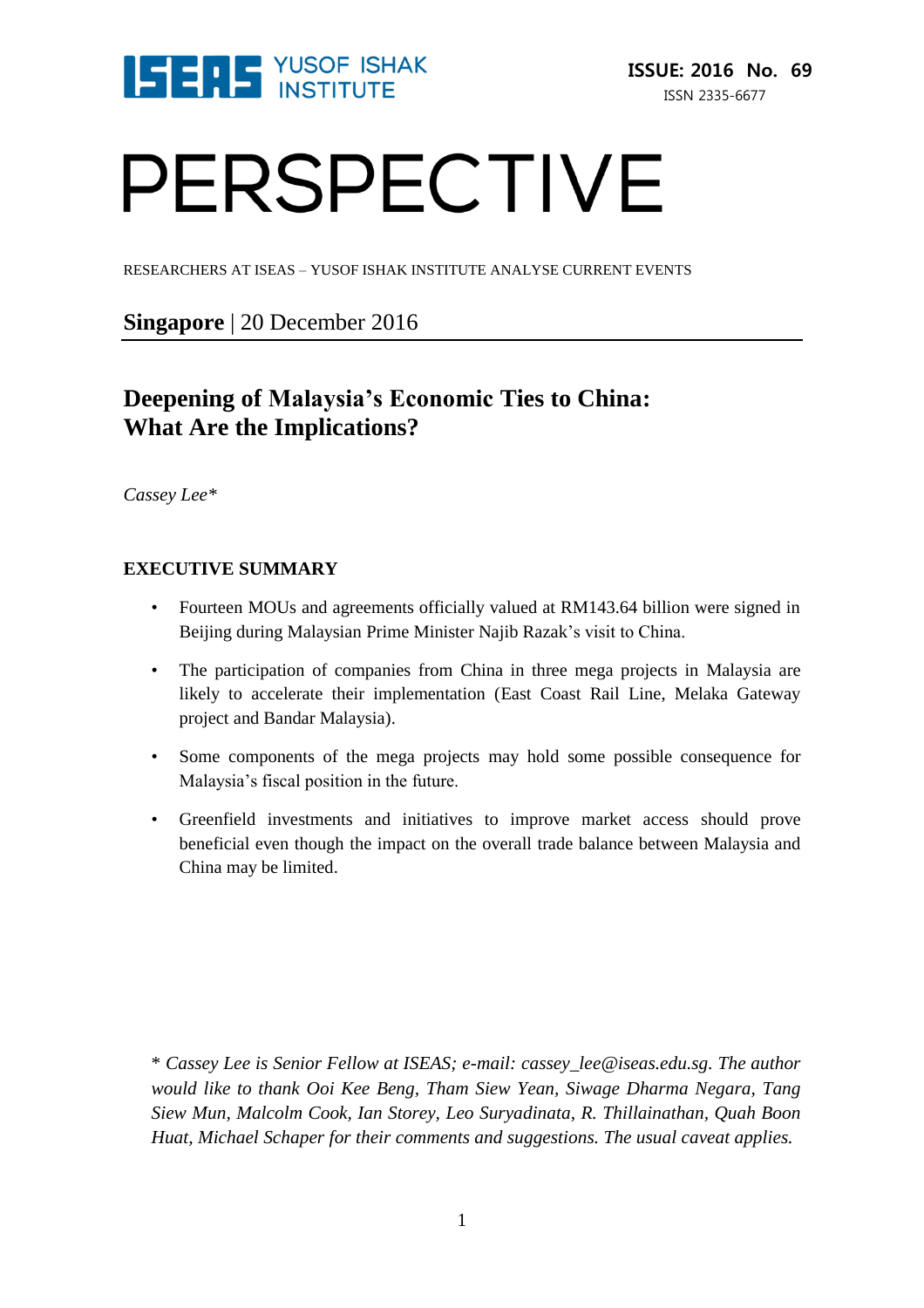

# **INTRODUCTION**

On 1 November 2016, Malaysian Prime Minister Najib Razak kicked-off his five-day official visit to China by presiding over the signing of 14 memoranda of understanding (MOUs) agreements worth RM143.64 billion (USD 34.4 billion). This is indeed a significant amount – equivalent to 12 percent of the size of the Malaysian economy.<sup>1</sup> For many, the event signifies a deepening of economic ties between Malaysia and China.

But what are these deals? Are they associated with foreign direct investments from China? And how will they affect the Malaysian economy?

This Perspective examines the nature of these 14 MOUs and agreements as well as their implications for the Malaysian economy. Though many of these were worked out months before being showcased in Beijing in the Prime Minister's presence, an analysis of these deals provides some insight into how recent investments and projects from China are likely to affect the Malaysian economy.<sup>2</sup>

# **SETTING THE SCENE: TRADE & INVESTMENT**

Trade is without doubt an important driver of growth for both Malaysia and China. How important China is to Malaysia as a trading partner is evidenced in the fact that China is Malaysia's most important trading partner in terms of total trade (imports and exports), and that its share of Malaysia's exports is estimated to be around 15.5 percent in 2016. Furthermore, China's share of Malaysia's total trade has risen rapidly over the years, especially after the country's accession into the WTO in 2001 (*Figure 1).*

As a destination for Malaysia's exports, China ranks second (to Singapore), accounting for 10 percent of Malaysia's total exports in 2016 *(Figure 2).* However, as a source of imports, China tops the list – accounting for 20 percent of Malaysia's total imports *(Figure 3*). An important feature of Malaysia's trade with China is that it is not a balanced one – Malaysia imports more from China than it exports to China, resulting in an estimated deficit of RM24 billion in 2016 (*Figure 4*). Thus, economically, China gains more from trade between the two countries.

<sup>&</sup>lt;sup>1</sup> Measured in terms of gross domestic product (GDP).

<sup>2</sup> An interesting angle not examined in this article is the choice of partners in China's FDI in Malaysia. For this, see: Lim, Guanie. (2015). "China's Investments in Malaysia: Choosing the "Right" Partner", International Journal of China Studies, Vol.6, No.1, pp.1-30.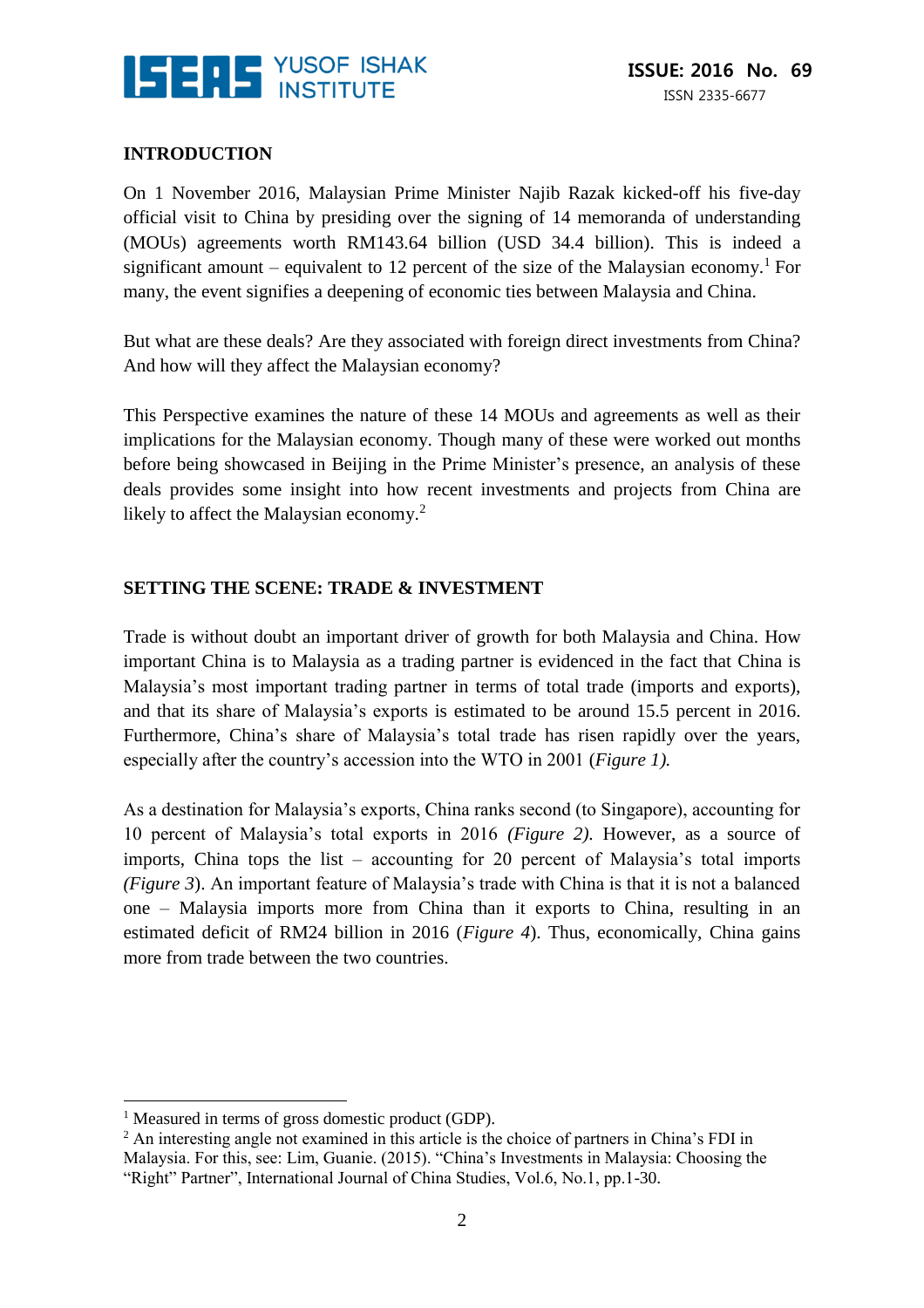

ISSN 2335-6677



Source: Ministry of Finance

In terms of trade structure, Malaysia's exports to China is less diversified than its imports from China (*Table 1*). Close to a third of Malaysia's exports to China comprises integrated circuits and computers. These products are also the top products imported from China. Thus, there is a fair amount of intra-industry trade between the two countries in these industries. Recent research by Professor Tham Siew Yean and her colleagues has found that Malaysia has been losing its competitiveness in these industries' exports to the point of exiting from some products altogether.<sup>3</sup> Trade with China in these industries has also not resulted in upgrading. Aside from integrated circuits and computers, a significant proportion of Malaysia's exports to China consists of primary commodities.

<sup>&</sup>lt;u>.</u> <sup>3</sup> Tham, Siew-Yean, Andrew Jia Yi Kam and Nor Izzatina. (2016). "Moving Up the Value Chain in ICT: ASEAN Trade with China", Journal of Contemporary Asia, Vol.46, No.4, 680-699.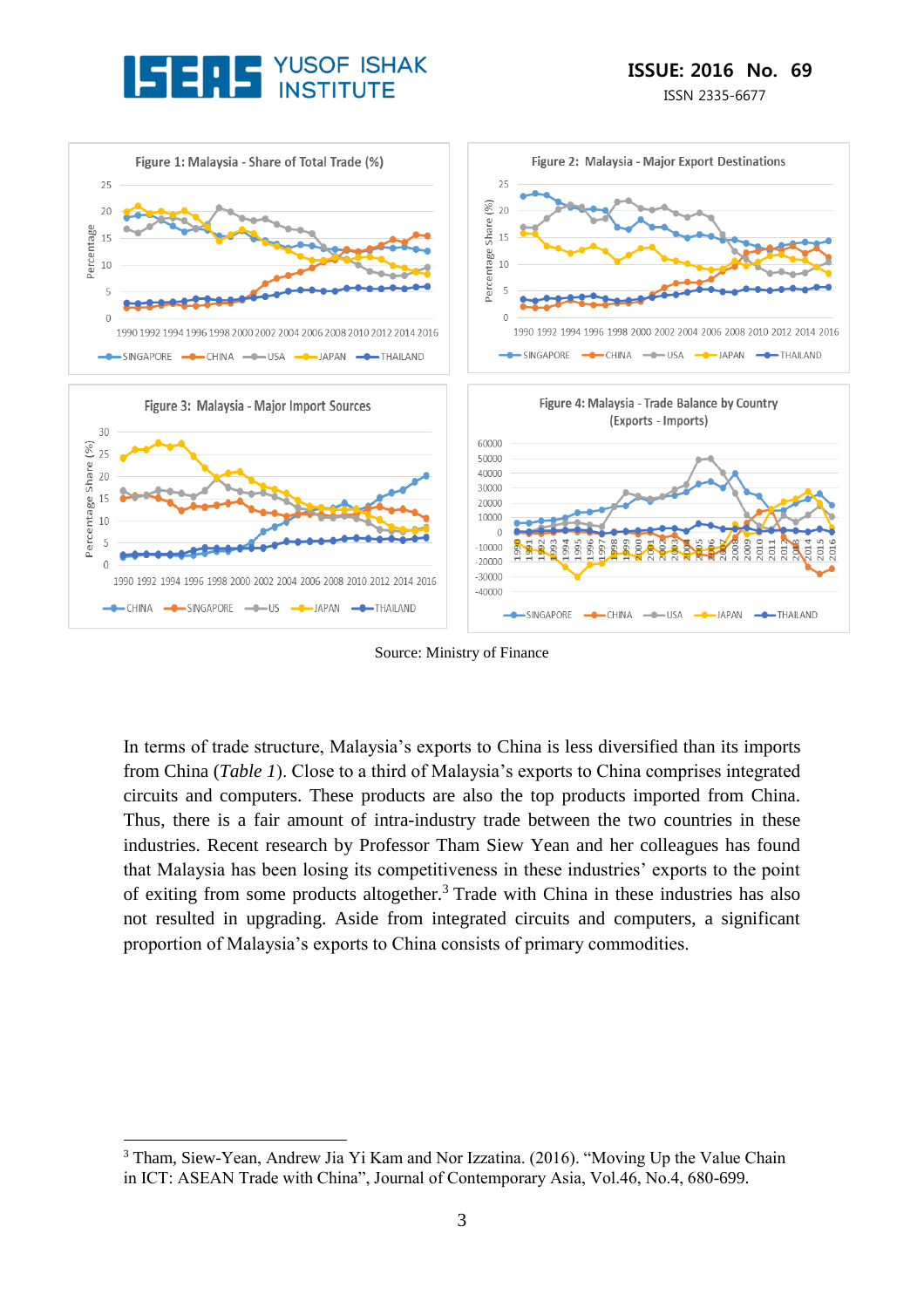

| <b>Exports to China</b>        |         | <b>Imports from China</b>       |         |
|--------------------------------|---------|---------------------------------|---------|
| <b>Product</b>                 | % Share | <b>Product</b>                  | % Share |
| <b>Integrated Circuits</b>     | 26.0    | <b>Integrated Circuits</b>      | 13.0    |
| Computers                      | 6.1     | Computers                       | 3.8     |
| Palm Oil                       | 6.0     | <b>Broadcasting Equipment</b>   | 2.4     |
| <b>Asphalt Mixtures</b>        | 4.4     | Telephones                      | 2.2     |
| <b>Refined Petroleum</b>       | 3.9     | <b>Office Machine Parts</b>     | 2.2     |
| Petroleum Gas                  | 3.8     | <b>Broadcasting Accessories</b> | 1.8     |
| <b>Semiconductor Devices</b>   | 3.7     | Refined petroleum               | 1.8     |
| Scrap Copper                   | 2.1     | <b>Aluminium Bars</b>           | 1.4     |
| Rubber                         | 1.9     | <b>Raw Nickel</b>               | 1.4     |
| Compounded Unvulcanised Rubber | 1.9     | <b>Printed Circuit Boards</b>   | 1.4     |

#### **Table 1: Key Products in Malaysia-China Trade, 2014**

Source: Data are at 4-digit level from the Observatory of Economic Complexity

Globally, China's outward foreign direct investment (OFDI) has increased rapidly over the period 2003-2012 (*Figure 5*).<sup>4</sup> Regionally, Southeast Asia's share of China's total OFDI has also increased during this period, though this has remained below 8 percent. In terms of China's OFDI stock in Southeast Asian countries, Malaysia's share in the region has declined from 17.1 percent in 2003 to 3.6 percent in 2012 (*Figure 6*). Thus, historically – at least up to 2012 – Malaysia has become less important as a destination for China's OFDI in this region.



#### Source: UNCTAD

<sup>4</sup> The latest figures available on outward FDI from the database of the United Nations Conference on Trade and Development (UNCTAD) are for the year 2012.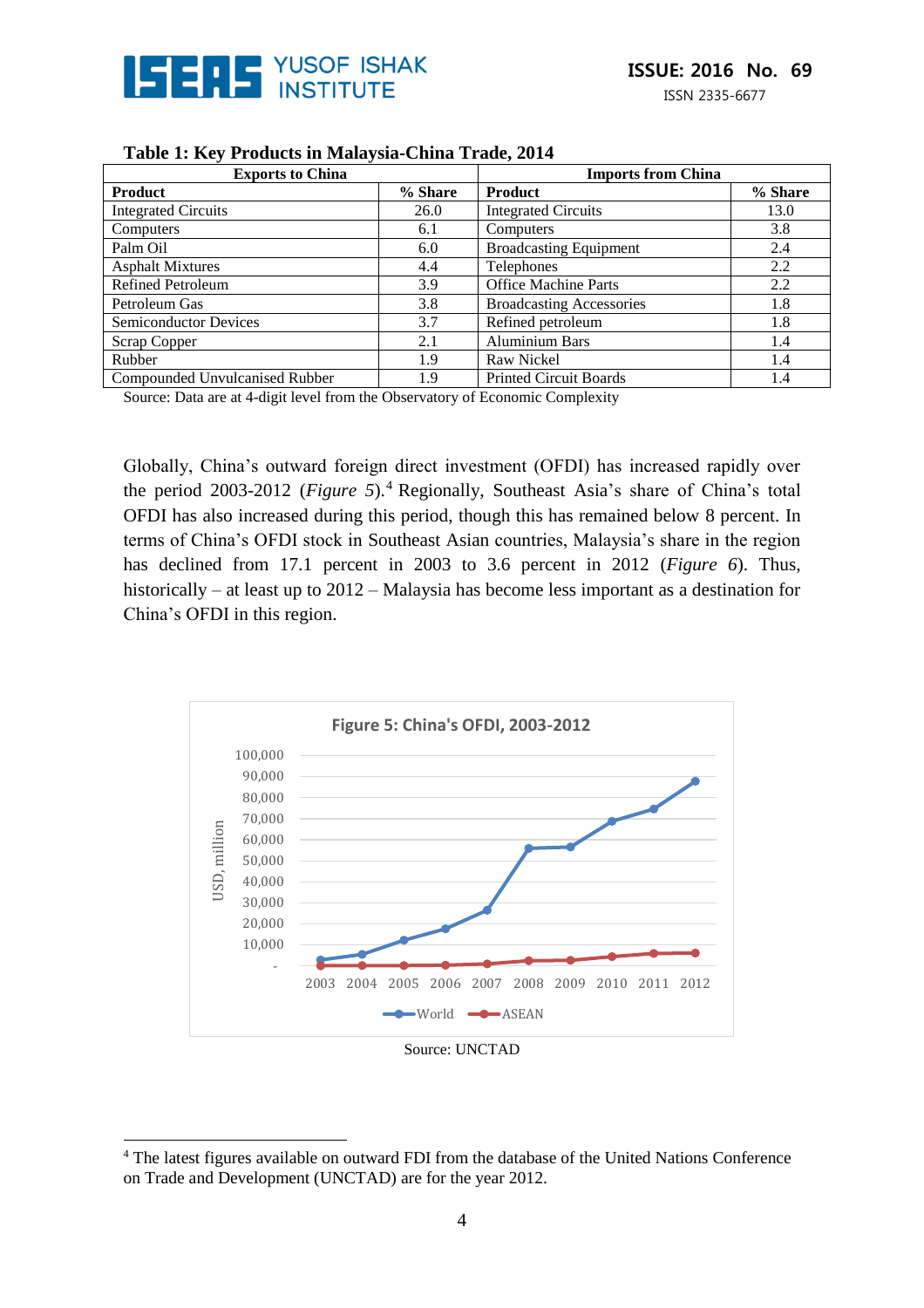

Data from the Malaysian Investment Development Authority (MIDA) for the period 2012- 2015 show that China is the fourth most important source of FDI in the manufacturing sector during this period 2012-2015 (*Table 2*).<sup>5</sup> Statistics from MIDA also indicate that China is likely to become a more important source of manufacturing FDI in 2016. <sup>6</sup> China's FDI in services is also likely to remain significant, based on investments reported in the media. Large flows of China's FDI in services took place around 2013 and focused primarily on real estate development in Johor (see *Appendix*). The current wave of China's FDI in services appears to be concentrated on real estate development in Kuala Lumpur and Melaka. Some of these are related to the agreements signed during Najib's visit to Beijing in November 2016.



Source: UNCTAD

<sup>&</sup>lt;sup>5</sup> There are several limitations in the FDI approval data. First, actual investments may differ from (and are often less than) approved investments. Second, some investments involving mergers and acquisitions may not be captured in the data. Third, investments in services may not be fully captured in the data.

<sup>6</sup> Source: http://www.mida.gov.my/home/projects-approved-by-major-country,-january---august-2016-and-2015/posts/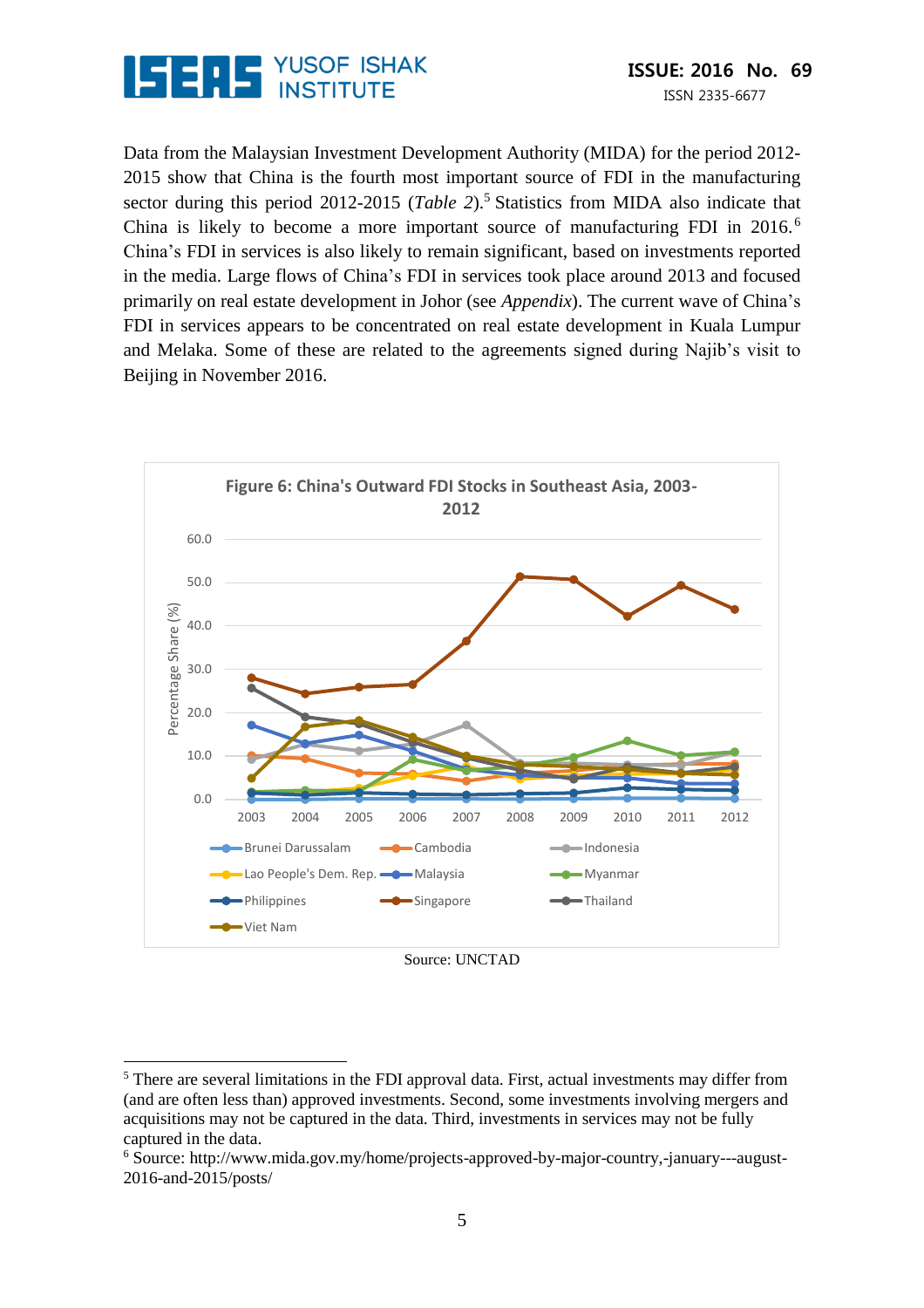

|                      | 2012   | 2013   | 2014   | 2015   | <b>Total</b> |
|----------------------|--------|--------|--------|--------|--------------|
| <b>United States</b> | 296    | 6,321  | 1,350  | 4,150  | 12,117       |
| Australia            | 150    | 167    | 213    | 255    | 785          |
| China                | 1,978  | 3,018  | 4,752  | 1,872  | 11,620       |
| Hong Kong            | 91     | 454    | 70     | 3,181  | 3,796        |
| Indonesia            | 86     | 214    | 73     | 1      | 374          |
| Japan                | 2,793  | 3,592  | 10,870 | 4,009  | 21,264       |
| Germany              | 693    | 1,717  | 4,417  | 1,161  | 7,988        |
| Netherlands          | 835    | 2,382  | 816    | 977    | 5,010        |
| South Korea          | 1,637  | 5,479  | 1,549  | 1,353  | 10,018       |
| Singapore            | 2,215  | 4,522  | 7,822  | 1,395  | 15,954       |
| Taiwan               | 172    | 131    | 692    | 1,276  | 2,271        |
| Others               | 9,975  | 2,540  | 6,969  | 2,312  | 21,796       |
| Total                | 20,919 | 30,536 | 39,593 | 21,942 | 112,990      |

**Table 2: Malaysia Foreign Investment in Approved Manufacturing Projects, 2012-2015** (RM, million)

\*Estimate; Source: MIDA

<u>.</u>

#### **ECONOMIC IMPACT OF THE 14 DEALS**

RM143.64 billion (USD 34.4 billion) – that is the estimated value of the 14 MoUs and agreements signed on the first day of Najib's visit to China. As there are no details on how this figure was arrived at, one can only make some rough estimate of the economic value of some of these deals based on details from the media including the press reports on related projects announced prior to Najib's visit to China.

*Table 3* provides a summary of the value of projects associated with the 14 MOUs and agreements.<sup>7</sup> They beg the question what the economic impact of these deals and projects will be. The most important ones relate to infrastructure and commercial development, such as the East Coast Rail Line (ECRL), Bandar Malaysia and Melaka Gateway.

<sup>&</sup>lt;sup>7</sup> In addition to these deals, a number of announcements were also made that may have significant economic impacts. These include efforts to increase exports of palm oil to China and additional flights (routes, destinations and frequencies) between Malaysia and China.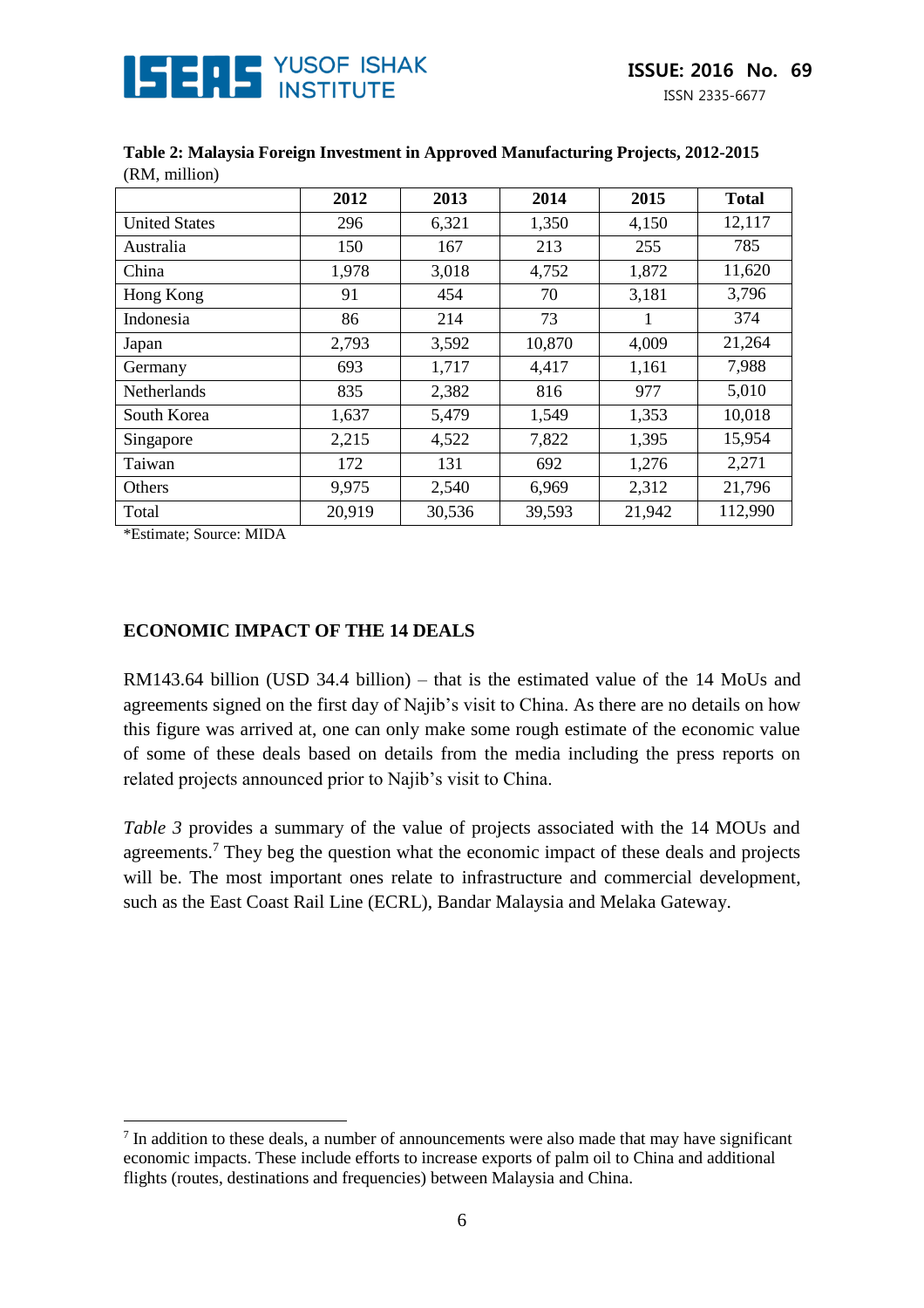

ISSN 2335-6677

# **Table 3: Investments Related to Recent China-Malaysia MOUs and Agreements**

| <b>MOU</b> / Agreement / Project                                                | <b>Nature</b>                                                                                               |            |
|---------------------------------------------------------------------------------|-------------------------------------------------------------------------------------------------------------|------------|
|                                                                                 |                                                                                                             | (RM, bil.) |
| 1. Malaysia Rail Link Sdn Bhd, China                                            | Construction of East Coast Rail Link                                                                        | 55.0       |
| Communication Construction Company Ltd &                                        | (estimated completion: 2022)                                                                                |            |
| China Communications Construction Company<br>(M) Sdn Bhd                        |                                                                                                             |            |
| 2. KAJ Development Sdn Bhd (51%) &                                              | Construction and investment in Melaka Gateway Project                                                       | $30.0+$    |
| Power-China International Group Limited (49%)                                   | (estimated completion: 2025)                                                                                |            |
|                                                                                 | The Melaka Gateway Port will be built with the                                                              |            |
|                                                                                 | involvement of Yantian Port Group Co.Ltd, and Rizhao                                                        |            |
|                                                                                 | Port Group Co.Ltd. The port is expected to cost RM8                                                         |            |
|                                                                                 | billion and to be completed by 2019.                                                                        |            |
| 3. Bandar Malaysia Sdn Bhd & Greenland                                          | Announced as "Purchase of land and development thereon                                                      | NA         |
| Holdings Group Overseas Investment Co Ltd                                       | in Bandar Malaysia" and "highway construction program".                                                     |            |
| 4. Selat PD Sdn Bhd & CCCC Dredging (Group)                                     | No details on the project were released.                                                                    | NA         |
| Co Ltd.                                                                         | Note: Bina Puri Holdings Bhd (50%) and China's CCCC                                                         |            |
|                                                                                 | Dredging (Group) Co Ltd (50%) is also involved in the                                                       |            |
|                                                                                 | Kuantan Waterfront Resort City (KWRC) project worth                                                         |            |
|                                                                                 | RM15 billion.                                                                                               |            |
| 5. State Government of Sarawak, Hebei Xinwuan                                   | Proposed development of steel plant in Samalaju Industrial                                                  | 13.0       |
| Steel Group & MCC Overseas Ltd                                                  | Park (SIP) in Bintulu, Sarawak.                                                                             |            |
| 6. KAJ Development Sdn Bhd, Power China,                                        | Memorandum of agreement for partnership collaboration                                                       |            |
| Shenzhen Yantian Port & Rizhao Port                                             | on Melaka Gateway Port.                                                                                     |            |
| 7. IWH CREC Sdn Bhd and Industrial &                                            | Bandar Malaysia financial scheme. CREC is expected to                                                       | 9.0        |
| Commercial Bank of China (ICBC)                                                 | build a RM9 bil regional centre in Bandar Malaysia                                                          |            |
|                                                                                 | (Note – IWH CREC is a 60:40 joint venture Iskandar<br>Waterfront Holdings Bhd and China Railway Engineering |            |
|                                                                                 | Corp (CREC))                                                                                                |            |
| 8. East Coast Economic Region Development                                       | Production base for crystalline silicon solar cells and                                                     | 4.0        |
| Council (ECERDC) & Wuxi Suntech Power Co                                        | module within the Malaysia-China Kuantan Industrial Park                                                    |            |
| Ltd                                                                             | (MCKIP).                                                                                                    |            |
| 9. BHS Industries Bhd & China Nuclear Huaxing                                   | Pulp and paper mill using oil palm empty fruit bunches in                                                   | 2.0        |
| Construction Co Ltd (HXCC)                                                      | the Green Technology Park in Pekan, Pahang.                                                                 |            |
|                                                                                 | (estimated completion: 2017)                                                                                |            |
| 10. China Construction Bank (M) Bhd                                             | To provide infrastructure financing.                                                                        | <b>NA</b>  |
|                                                                                 | Banking licence issued by the Minister of Finance under                                                     |            |
|                                                                                 | the Financial Services Act 2013.                                                                            |            |
|                                                                                 | (Initial paid-up capital of US\$200mil)                                                                     |            |
| 11. Yanming Resources Sdn Bhd & Fuzhou Xin<br>Zibu Culture Communication Co Ltd | Growth and development of bird's nest market in China.                                                      | <b>NA</b>  |
| 12. Malaysia External Trade Development Corp                                    | Memorandum of understanding                                                                                 | NA         |
| (Matrade) & Alibaba.com                                                         | Note: MATRADE has been collaborating with Alibaba                                                           |            |
|                                                                                 | since 2014 to enable Malaysia SMEs to trade using                                                           |            |
|                                                                                 | Alibaba's B2B platform.                                                                                     |            |
| 13. Royal Bird's Nest, Walet Company-                                           | Research and development collaboration on the                                                               | NA         |
| International Private Ltd Co & Peking University                                | standardisation of edible bird's nest extract and medical                                                   |            |
|                                                                                 | properties for pharmaceutical drug discovery.                                                               |            |
| 14. Aladdin Group Sdn Bhd & Suzhou Lian                                         | Memorandum of understanding                                                                                 | 0.126      |
| Cheng Yihao Information Technology Co Ltd.                                      | Note: No information is available on the nature of the                                                      |            |
|                                                                                 | MOU. Aladdin group is building a global halal e-                                                            |            |
|                                                                                 | commerce platform. The Chinese halal food market is                                                         |            |
|                                                                                 | estimated to be worth USD6 billion.                                                                         |            |

Source: Author's compilation based on media reports. NA – not available.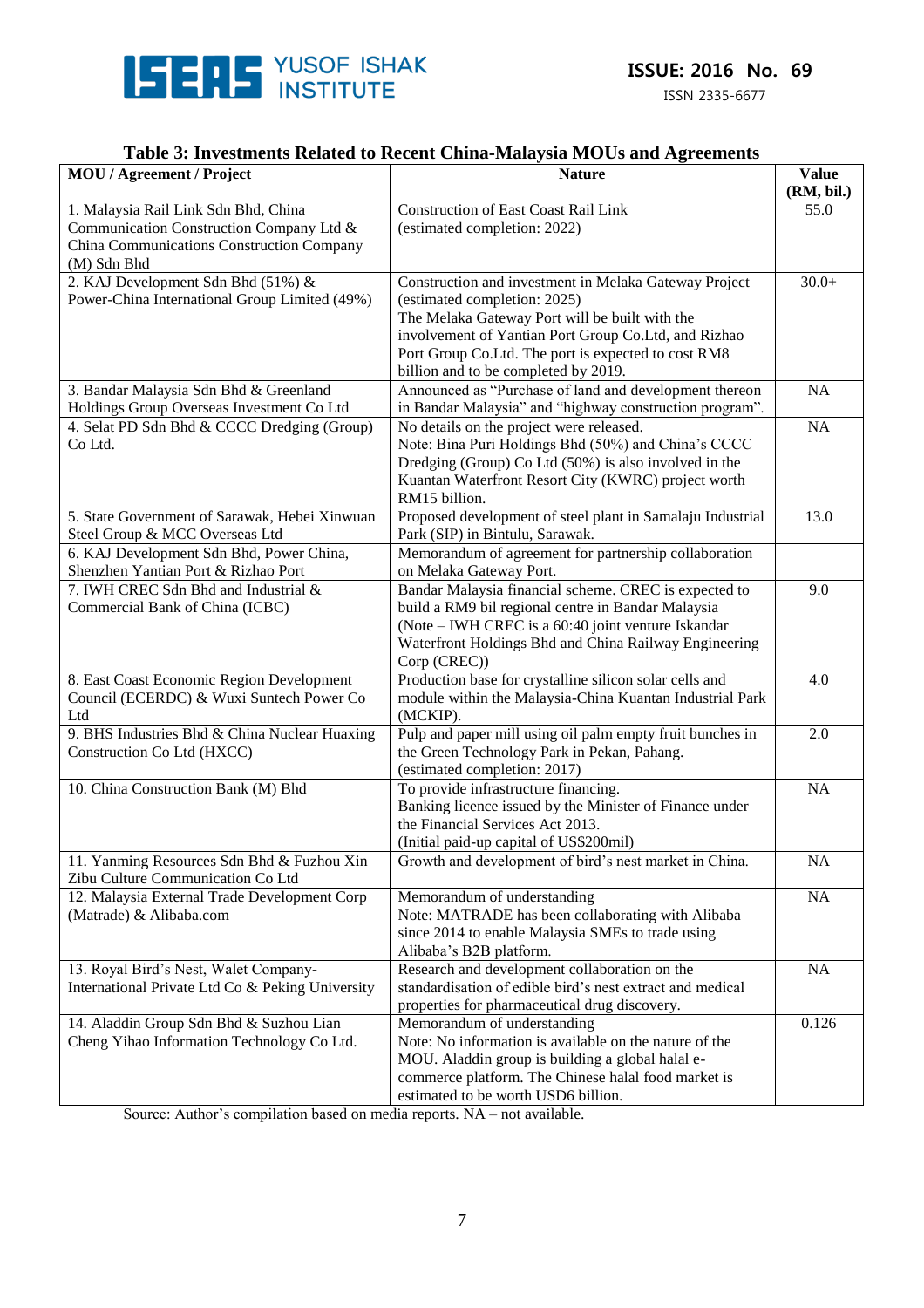

The ECRL is a 600km-line rail line that will link the Kuala Lumpur/Klang Valley region to the east coast of Peninsular Malaysia.<sup>8</sup> Expected to cost RM55 billion (USD 13.1) billion) to build, it will be financed by a 20-year loan from Export-Import (Exim) Bank of China. The Malaysian government considers the ECRL to be a crucial transportation infrastructure for the East Coast Economic Region (ECER) – a regional development initiative covering the states of Pahang, Terengganu, Kelantan and the District of Mersing in Johor.<sup>9</sup> The Prime Minister has stated that the ECRL is expected to add 1.5 percent to the GDP growth of the three states.<sup>10</sup> Whilst the project will improve connectivity between the eastern and western corridors of Peninsular Malaysia, the overall impact and financial feasibility of the project is uncertain.

Will the convenience associated with the use of the East Coast Expressway lead to an underutilization of the ECRL? Will new industrial parks such as the Malaysia-China Kuantan Industrial Park (MCKIP) generate sufficient traffic for ECRL? Furthermore, China's role in this project is not as investor (FDI) but more as contractor and financier which translates the project itself into an export of services from China to Malaysia more than anything else. The ECRL is clearly a large project – costing close to 8 percent of the country's current public debt. The government's fiscal position could be weakened if the project fails to generate sufficient returns to service and repay the debt incurred.

The second infrastructure project featured prominently during Najib's visit to China is the Melaka Gateway Project (MGP). The RM30 billion (USD7.2 billion) plus project has been described as a mixed development project comprising four islands – three to be reclaimed and one natural – each dedicated to a specific set of activities (port, industrial park, free trade zone and commercial/residential development). The project will entail some investment from China in the areas of port ownership and real estate development.

Port facilities will be built on two islands (3 and 4). The Melaka Gateway Port at Island 3 will be a liquid bulk terminal most likely for oil bound for China. The prospects of the multi-purpose port at Island 4 (Pulau Panjang) are uncertain given that the Melaka hinterland may be relatively limited.<sup>11</sup> Real estate and commercial development on Islands 1 and 2 is ambitious, and its success will likely depend on foreign buyers. This also has the advantage of being scaled back should demand prove to be weak. Overall, it is quite

<sup>&</sup>lt;sup>8</sup> The project will be developed in three phases: Phase 1: Port Klang to the Integrated Transport Terminal (ITT), Gombak; Phase 2: ITT Gombak to Dungun; and Phase 3: Dungun to Tumpat.

<sup>9</sup> The ECER development involves five economic clusters spread across seven areas (nodes). The clusters are: (i) manufacturing (ii) oil, gas and petrochemicals (iii) tourism (iv) agribusiness (v) human capital development. The seven nodes are depicted at http://www.ecerdc.com.my/en/aboutecer/key-development-area-kda/.

<sup>&</sup>lt;sup>10</sup> "Mind the gap: ECRL can close east-west coast economic divide, says Najib" New Straits Times, 28 November 2016.

 $<sup>11</sup>$  Melaka has a number of industrial parks served primarily by Port Klang. A new container port at</sup> Melaka may lack economies of scale.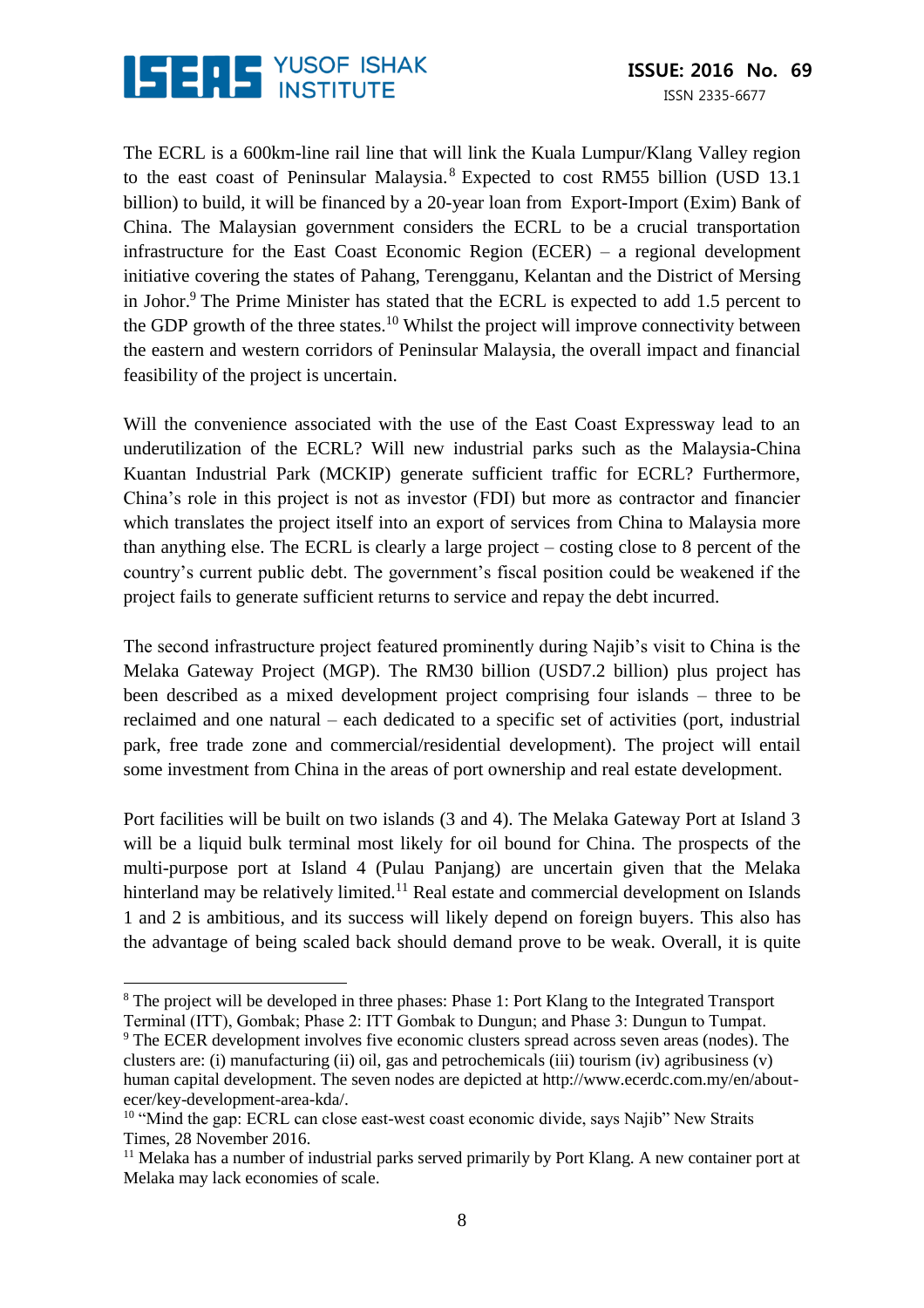

possible that the Melaka Gateway Port will show itself to be the key and strategic element in China's investment in the MGP.

Bandar Malaysia is the third project that received significant coverage amongst the MOUs signed in China. The project is estimated to cost RM200 billion (USD48 billion) with the first phase (5-6 years) alone costing RM50-60 billion.<sup>12</sup> Significantly, Bandar Malaysia will also be the terminal point for the RM60 billion Kuala Lumpur-Singapore High-Speed Rail (HSR) expected to be completed by 2026.

Bandar Malaysia will be jointly developed Bandar Malaysia Sdn Bhd which is 40 percent owned by MOF Inc and the rest by a consortium jointly owned by Iskandar Waterfront Holdings Sdn Bhd (60 percent) and China Railway Engineering Corp (40 percent). Another company from China – Greenland Holdings Group Overseas Investment Co Ltd – is involved in the project as well.

Two of the other MOUs signed are also related to the financing of the Bandar Malaysia project. The first is the Bandar Malaysia Financial Scheme involving IWH CREC Sdn Bhd and Industrial and Commercial Bank of China (ICBC). The second is the granting of a banking licence for China Construction Bank (M) Bhd which is involved in the consortium fund for the project (Bandar Malaysia Fund). Bandar Malaysia will clearly alter the urban landscape in Kuala Lumpur and the Greater Klang Valley Area. These developments are likely to increase investments from China in the areas of real estate development and banking – and possibly make Kuala Lumpur a new regional financial hub for Chinese investments in the region.

Smaller investments and collaborations that were also signed in China include deals on three manufacturing projects with a combined investment value of RM19 billion (USD4.5 billion). These are significant foreign greenfield investments. The manufacturing investments in Kuantan and Pekan relate to green technology and industries – an area which Malaysia is eager to venture into. One of the key benefits from the steel plant in Samalaju Industrial Park will be the utilization of the excess electricity generation capacity at the Bakun Dam.

Finally, four of the MOUs are aimed at gaining greater access to the Chinese market in two areas, namely, bird's nest and e-commerce. Malaysia's bird's nest exports to China are estimated to be around RM2 billion. The two MOUs signed in this area are collaborations that are likely to strengthen compliance, acceptability and marketing of Malaysia bird's nest exports in China. These initiatives are important in light of China's ban on Malaysian bird's nest exports from July 2011 to December 2013. The other two

<sup>&</sup>lt;u>.</u> <sup>12</sup> Both Bandar Malaysia and EDRA are linked to the politically controversial government investment vehicle 1MDB. Chinese investments in Bandar Malaysia and EDRA have enabled 1MDB to reduce its debt.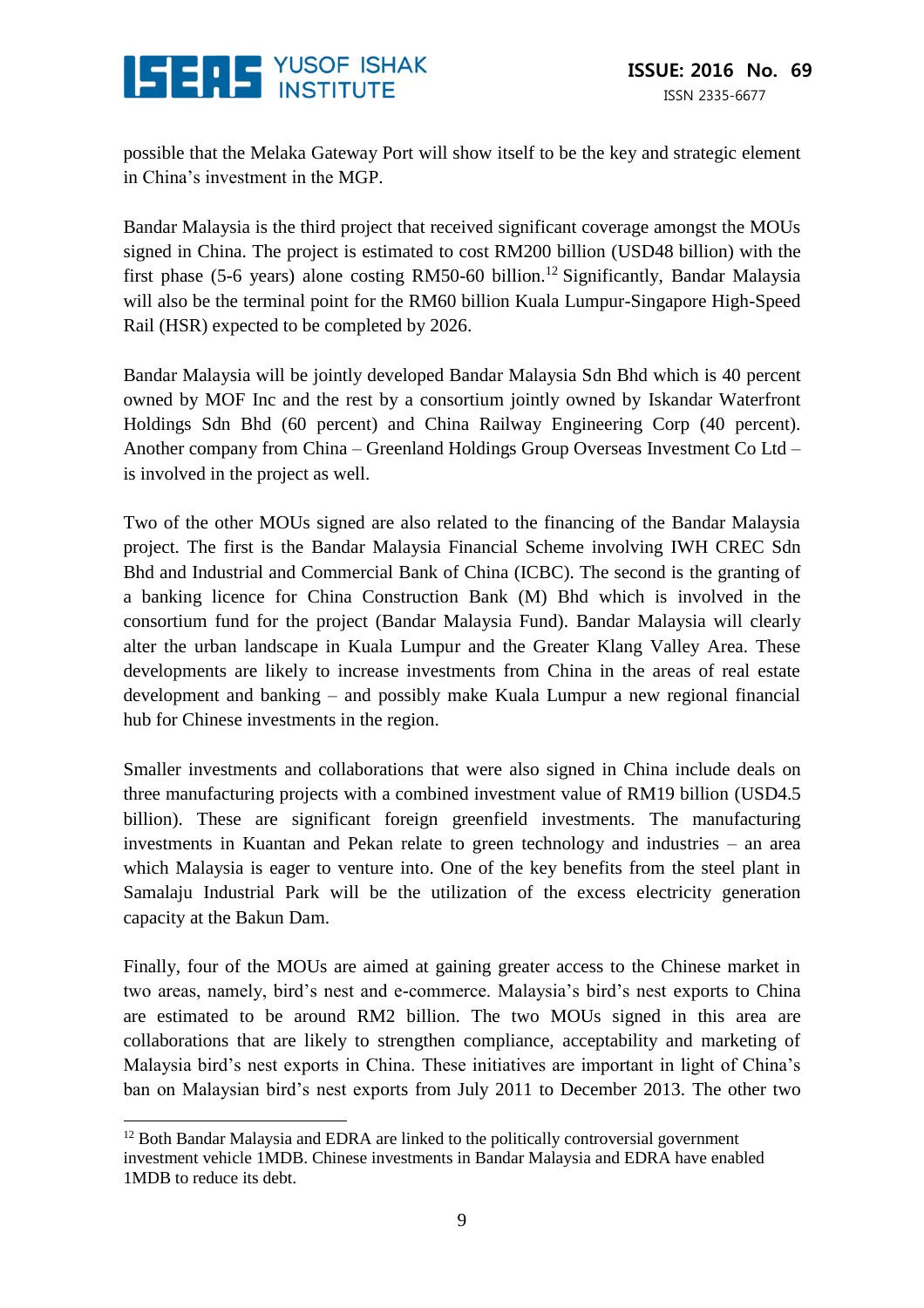

trade-related MOUs are also aimed at enhancing access to China's market, but via ecommerce. The e-commerce MOU signed between MATRADE and Alibaba.com is an extension of their collaborations since 2014, and is aimed at enabling Malaysian SMEs to sell their products in China using Alibaba.com's B2B platform. The second e-commerce MOU is between Aladdin Group Sdn Bhd and Suzhou Lian Cheng Yihao Information Technology Co Ltd and involves the promotion of Malaysian halal products in China. Though these initiatives are not likely to impact Malaysia's trade deficit with China significantly, there are likely to be some gains given the size of the market in China. It also coincides with the desire of China's e-commerce giants such as Alibaba to increase their businesses with Southeast Asia.

# **CONCLUSION**

The 14 MOUs and agreements signed by representatives from Malaysia and China in Beijing on 1 November 2016 does signify a deepening of economic relations between the two countries. This is not a recent trend, though the deals signify an acceleration of greater reliance on China for the implementation of new infrastructure projects in railways and ports. The Malaysian government is clearly optimistic that this will help accelerate the implementation of a number of its mega projects. However, there are risks, mainly associated with the uncertain prospects of some of the components of the mega projects.

Malaysia can potentially benefit from some of the new greenfield manufacturing investments from China and from greater access to China's market. The picture ahead is likely to be a mixed one – there will be some successes but also some setbacks. The latter could have serious consequences for the government's fiscal position in the future. For China, the recent developments represent an opportunity to deepen economic ties with Malaysia, which it sees as an attractive destination for its investments, a possible "hub" and a gateway of entry into Southeast Asian markets.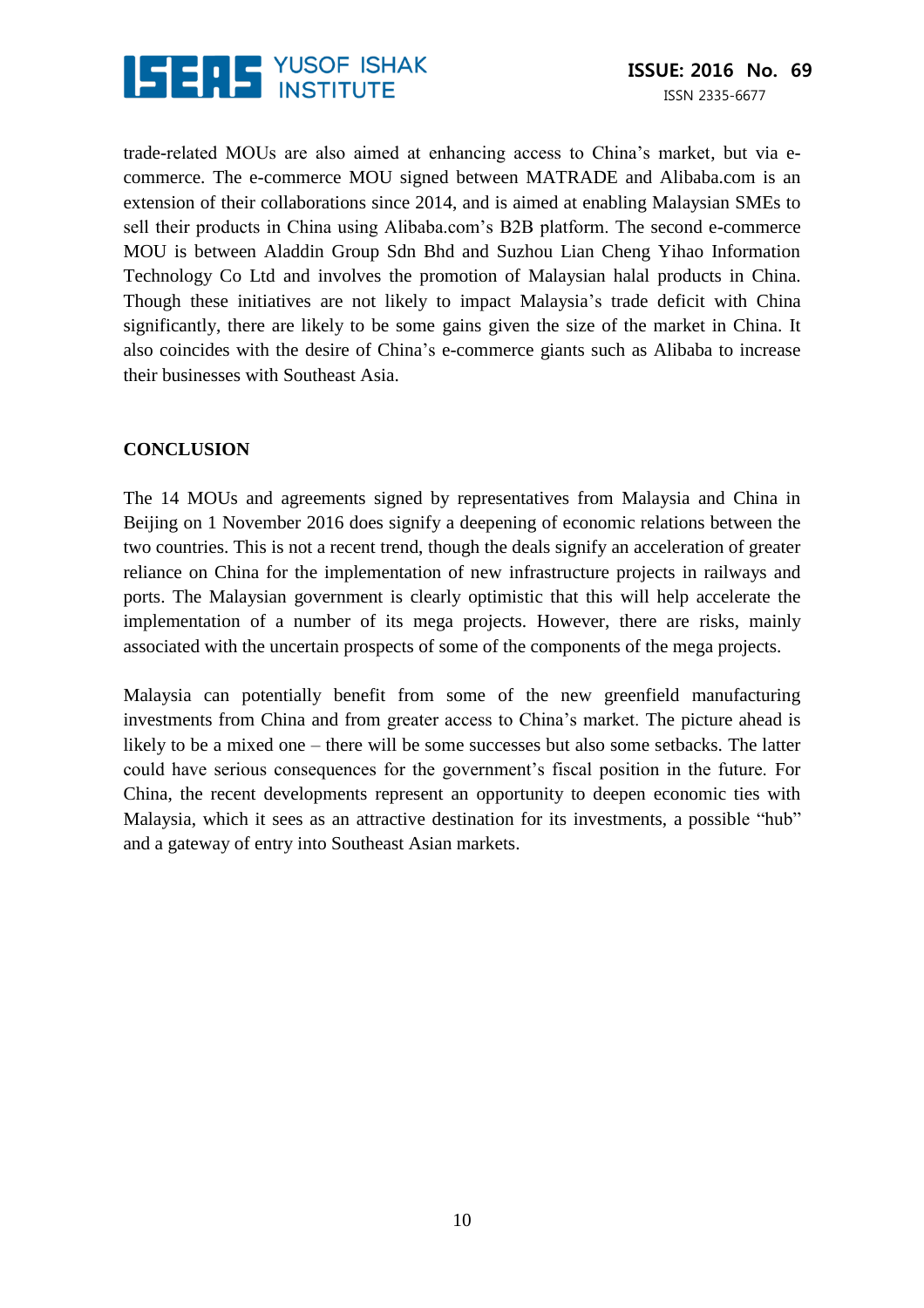

| <b>Appendix: Other Major Investments and Projects in Malaysia</b> |
|-------------------------------------------------------------------|
| <b>Associated with Enterprises from China</b>                     |

| Year              | Main Investor                                                                         | Investment/Project                                                                                                                                                                                                                           | Value<br>(RM, bil) |
|-------------------|---------------------------------------------------------------------------------------|----------------------------------------------------------------------------------------------------------------------------------------------------------------------------------------------------------------------------------------------|--------------------|
| 2011              | Zhuoda Real Estate Group                                                              | Medini Iskandar<br>$\frac{1}{2}$                                                                                                                                                                                                             | 2.0                |
| 2012-2013         | <b>Country Garden Holdings</b>                                                        | Forest City Project costing RM175.8 billion<br>$\frac{1}{2}$<br>(over 20 years)<br>Owns 60% equity in the developer Country<br>Garden Pacific View Sdn Bhd                                                                                   | 105.5              |
| 2013              | Hao Yuan Investment Pte Ltd.<br>(Singapore-based)                                     | Danga Bay<br>$\blacksquare$<br>Mixed development<br>$\overline{\phantom{a}}$<br>Joint venture: Hao Yuan (60%), Iskandar<br>$\overline{a}$<br>Waterfront Holdings (40%)                                                                       | 8                  |
| 2013              | Guangxi Beibu Gulf<br>International Port Group Co<br>Ltd                              | Kuantan Expansion Port Project<br>$\blacksquare$<br>Owns 40% equity in Kuantan Port Consortium<br>$\blacksquare$<br>Sdn Bhd                                                                                                                  | 5                  |
| 2013              | China South Locomotive and<br>Rolling Stock Corporation Ltd                           | Railway manufacturing and maintenance<br>$\Box$<br>centre in Batu Gajah, Perak<br>Supplier of light rail vehicles for Ampang Line<br>$\overline{\phantom{a}}$<br><b>Extension Project</b><br>Completed July 2015<br>$\overline{\phantom{a}}$ | 0.4                |
| 2013              | Comtec Solar Systems Group<br>Limited                                                 | Manufacturing plant for production of mono<br>$\blacksquare$<br>crystalline solar ingots and wafer<br>Samajaya Free Industrial Zone, Sarawak<br>$\qquad \qquad \blacksquare$                                                                 | 1.2                |
| 2013              | <b>Guangzhou R&amp;F Properties</b>                                                   | R&F Princess Cove Project, Johor<br>$\blacksquare$                                                                                                                                                                                           | 4.5 (land)         |
| 2014              | Shandong Daiyin Textile and<br>Garment Group.                                         | Textile plant in Sedenak Industrial Park,<br>$\frac{1}{2}$<br>Kulaijaya, Johor                                                                                                                                                               | 0.64               |
| 2014              | Guangxi Beibu Gulf Iron &<br>Steel Investment Co Ltd                                  | Integrated steel mill in Malaysia-China<br>$\blacksquare$<br>Kuantan Industrial Park (MCKIP)                                                                                                                                                 | 3.5                |
| 2015              | JinkoSolar Holding Co., Ltd.                                                          | Photovoltaic (PV) Cell & Module<br>$\blacksquare$<br>Manufacturing Facility in Batu Kawan, Penang                                                                                                                                            | 0.4                |
| 2015              | <b>Agile Property Holdings Ltd</b>                                                    | Agile Mont Kiara Project (completion in 2019)<br>$\blacksquare$<br>Owns 70% equity in RM1.4 billion project                                                                                                                                  | 1.4                |
| 2015              | <b>Greenland Group</b>                                                                | Greenland Tebrau and Greenland Danga Bay,<br>Iskandar Malaysia                                                                                                                                                                               | 4.39               |
| $\overline{2015}$ | China General Nuclear Power<br>Corporation                                            | Edra Global Energy Berhad (Seller: 1MDB)                                                                                                                                                                                                     | 9.83               |
| 2015              | China Railway Engineering<br>Corporation                                              | 60% equity in Bandar Malaysia land bank (Seller:<br>1MDB)                                                                                                                                                                                    | 2.97               |
| 2016              | China Railway Port and<br>Channel Engineering Group Co<br>Ltd. & T.A.G Marine Sdn Bhd | Kuala Linggi International Port (KLIP)                                                                                                                                                                                                       | 12.5               |

Source: Author's compilation based on media reports.